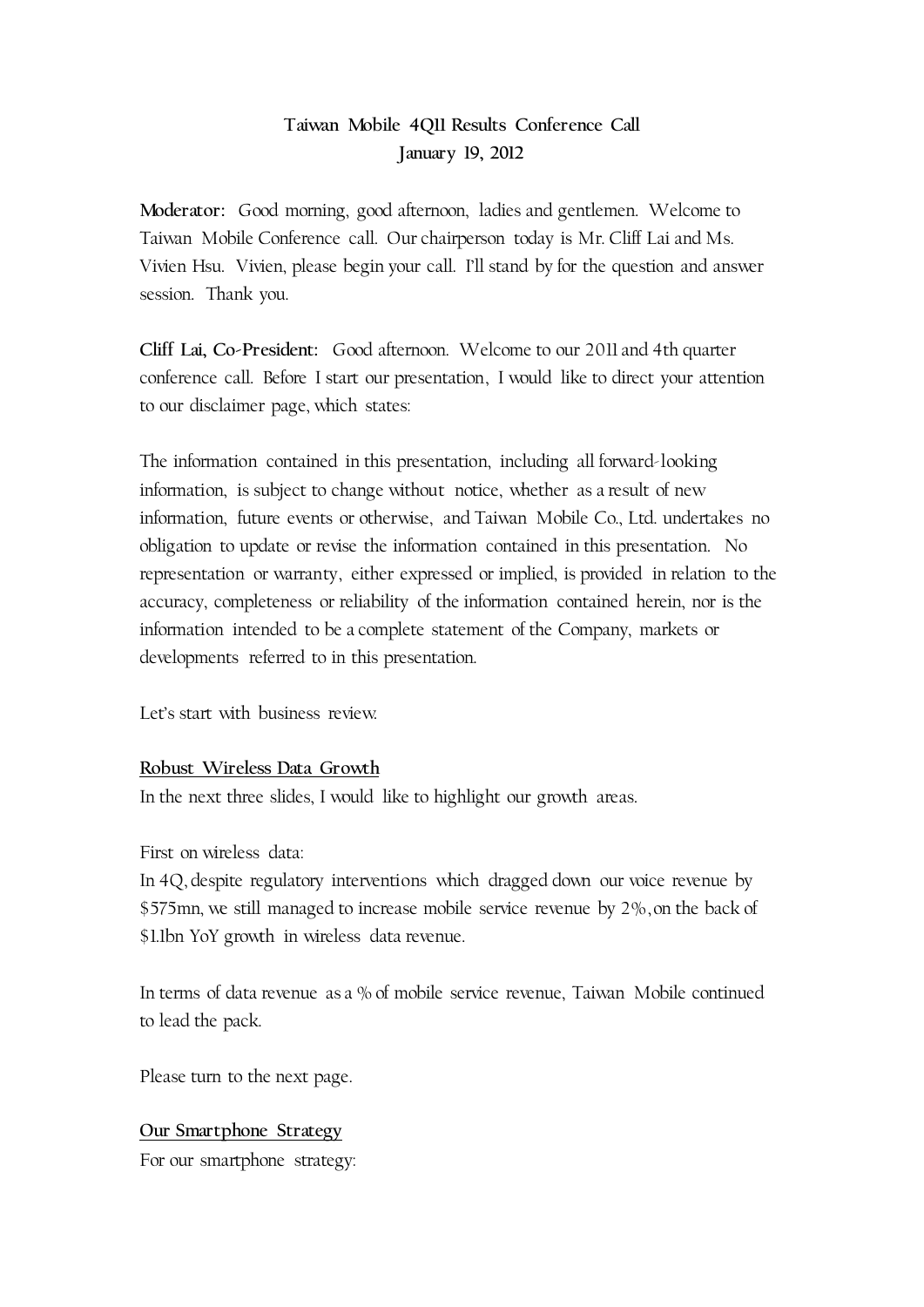Apart from the 8 smart device models we have introduced in 4Q , we currently have around 40 smartphone and tablet products on the market.

Smartphone users' ARPU remained at more than 2 times that of postpaid's, while their payback periods are very similar.

In 4Q11, smartphone sales volume was up 60% from a year ago and accounted for 64% of total handsets sold. As of the end of 4Q11, smartphone penetration reached 21%. Please notice that our smartphone definition is a little different from the other two competitors. In Symbian, we only include S60 5.0 Version and above, Symbian^3 and above. Other kinds of Symbian smartphone we don't count as smartphones.

Please turn to page six.

### **CATV Growth Catalysts**

As indicated in the table, our internet subscriber number increase of 13% and DTV customer number growth of 77% are all higher than the 2% subscriber rise in analogue TV services in 4Q11. And our cable internet ARPU continued trending up, with 85% of new customers adopting 10M and above service.

Given that only 27% of our customers are using our internet services and 8% of our customers have subscribed to DTV services, we expect further expansions in internet and DTV service take-up.

Please turn to the page 7.

#### **New Product & Service**

This page of new products and services we launched during the 4th quarter is for your reference.

I will turn the mic to Vivien on our financial results.

#### **Result Summary**

**Vivien Hsu, Co-President:** Please turn to financial overview page.

#### 4Q11

4Q11 service revenue rose YoY, underpinned by mobile data revenue growth.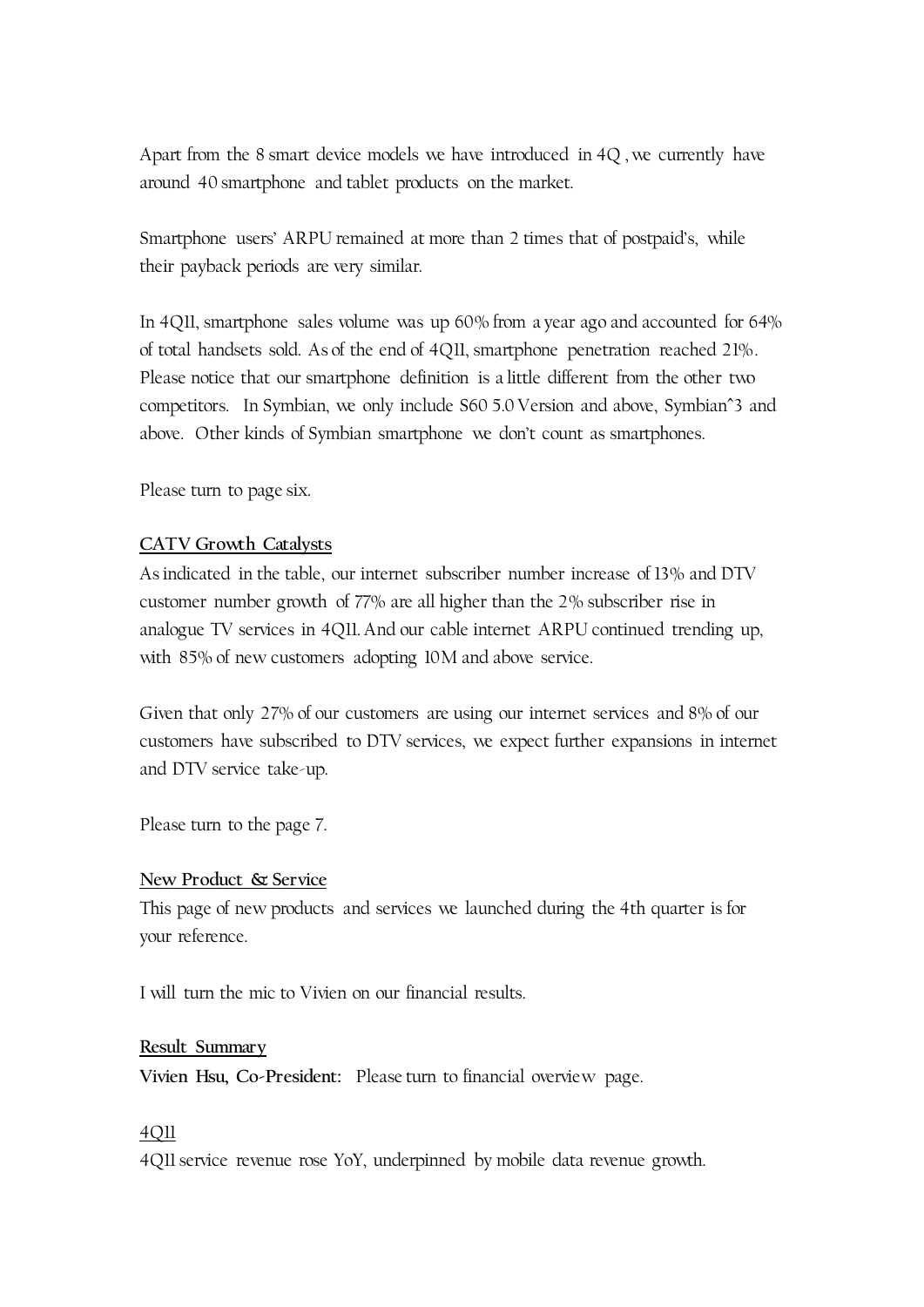As telecom revenue growth was sufficient to cover the increased handset subsidies in 4Q on top of contributions from momo, consolidated EBITDA grew 4% from a year ago. Due to our capital reduction, EPS for the quarter was up 15% YoY.

## **2011 Full-Year Results**

For full year 2011, mobile voice revenue was negatively impacted by the mandatory tariff cuts. But operating performance stability from all three business groups as well as earnings contribution from momo allowed for solid full year earnings. Consolidated revenue and net income for the year reached 110% and 103% of their full-year guidance, respectively.

Please turn to the next page and to divisional performance.

### **Divisional Performance**

Let's look at our operating performance by business group.

CBG maintained its mobile service revenue growth momentum in 4Q, with strong data revenue more than offsetting voice revenue declines. Handset sales in 4Q11 surged due to the launch of iPhone 4S in mid December and further rises in Android phone sales. EBITDA was still negatively affected by TWM's mobile data growth strategy in 4Q.

HBG's 4Q YoY revenue growth was mainly driven by the growth in broadband revenue from market share gains in the high-speed segment . The QoQ drop in HBG's revenue was explained by the reversal of over-accrued content revenue after finalization of full-year contract terms.

EBG posted double-digit YoY growth in profits, credited to the rising enterprise mobile, IP transit and IDC businesses, coupled with contained expenses.

We did not acquire momo until July 2011. momo's 4Q11 revenue increased sequentially mainly due to stronger TV home shopping and the enhancement of ecommerce competitiveness.

Let me turn this presentation to Rosie for balance sheet and cash flow analysis.

**Balance Sheet Analysis Rosie, CFO & Spokesperson:**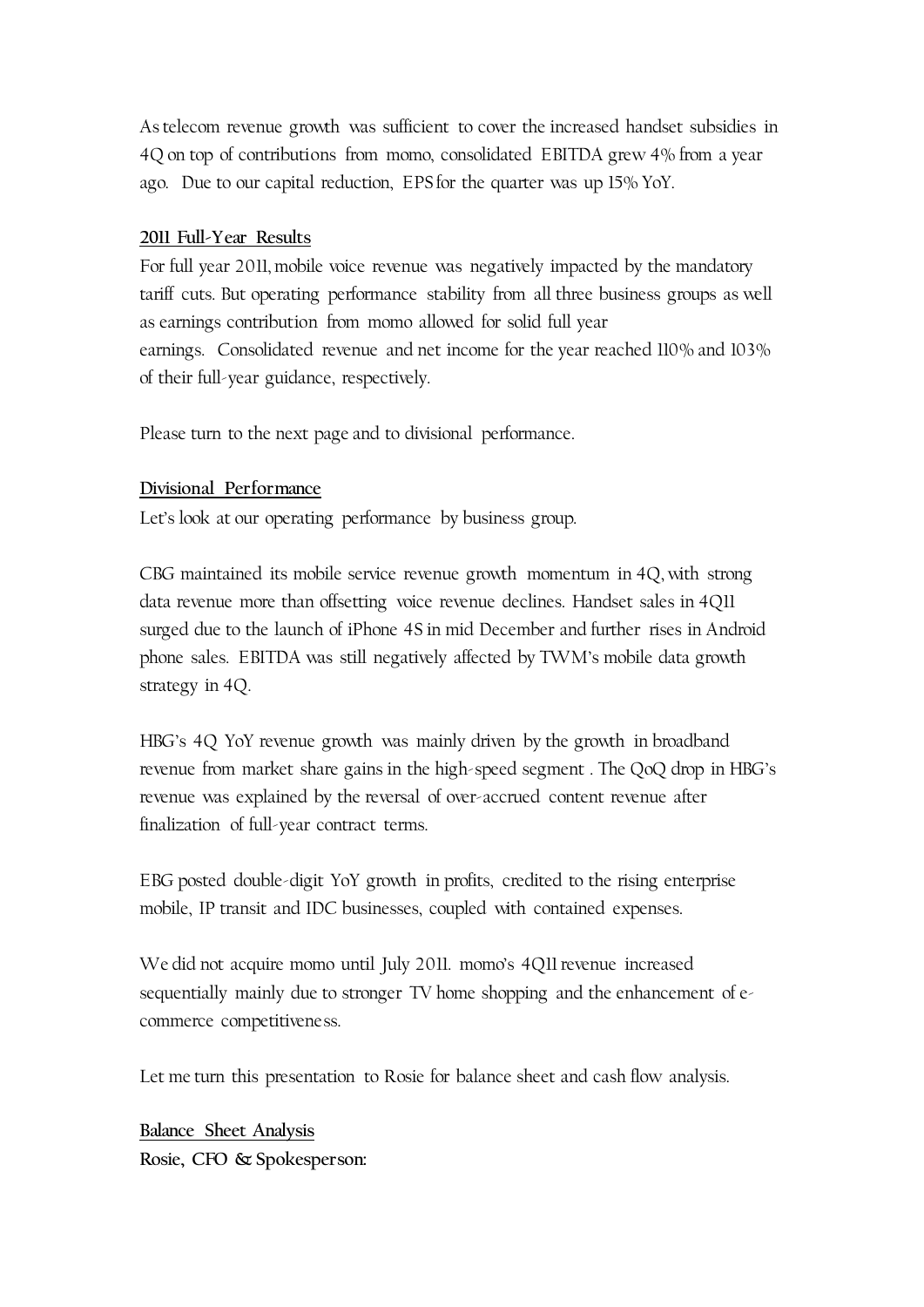On assets, in 4Q11, cash balance decreased due to cash outlays for loan repayments and capital reduction payment. Compared to 4Q10, intangible assets increased by NT\$6.9bn, mainly due to the purchase of momo with the purchase price higher than its net worth.

On Liabilities & Shareholders' Equity front, NT\$4.4bn in short-term borrowings was repaid in the quarter. Separately, NT\$4bn of domestic unsecured bonds will be repaid in 2012 and thus was reclassified from long-term borrowings to short-term debt at the end of 4Q11. As a result, the percentage of short-term borrowings rose to 78%.

On ratios, net debt to equity and net debt to EBITDA at the end of 4Q11 remained at healthy levels. Current ratio came off due to the rise in short-term borrowings as half of corporate bonds will mature in 2012. ROE and ROA in 4Q11 stayed at reasonably high levels.

Now, let's turn to cash flow analysis.

### **Cash Flow Analysis**

4Q11 net cash inflow from operating activities grew QoQ on higher inflows of changes in working capital. That said, 2011 full-year operating cash flow remained stable from 2010.

In terms of financing activities, NT\$4.4bn of debt repayment and close to NT\$3bn of capital return to shareholders were the main cash outflows in 4Q11. In 2011, in total we returned NT\$15.43bn of cash to shareholders, in which NT\$12.44bn in cash dividend & \$2.99bn in capital return, higher than NT\$15.03bn in 2010.

On Capex and Free Cash Flow analysis, for 2011, cash capex was NT\$6.42bn lower than the guidance of NT\$7.3bn due to the delays in making payments of 1) NT\$0.4bn capex related to purchase of Nokia equipment to replace Chinese ones and 2) about NT\$0.2bn of IDC construction. The deferral in receiving 3G equipment import approval from NCC also explained the decrease in our cash capex for the year.

With stable capex, 2011 free cash flow was at NT\$18.84bn, translating into a 6% yield.

#### **2012 Forecast**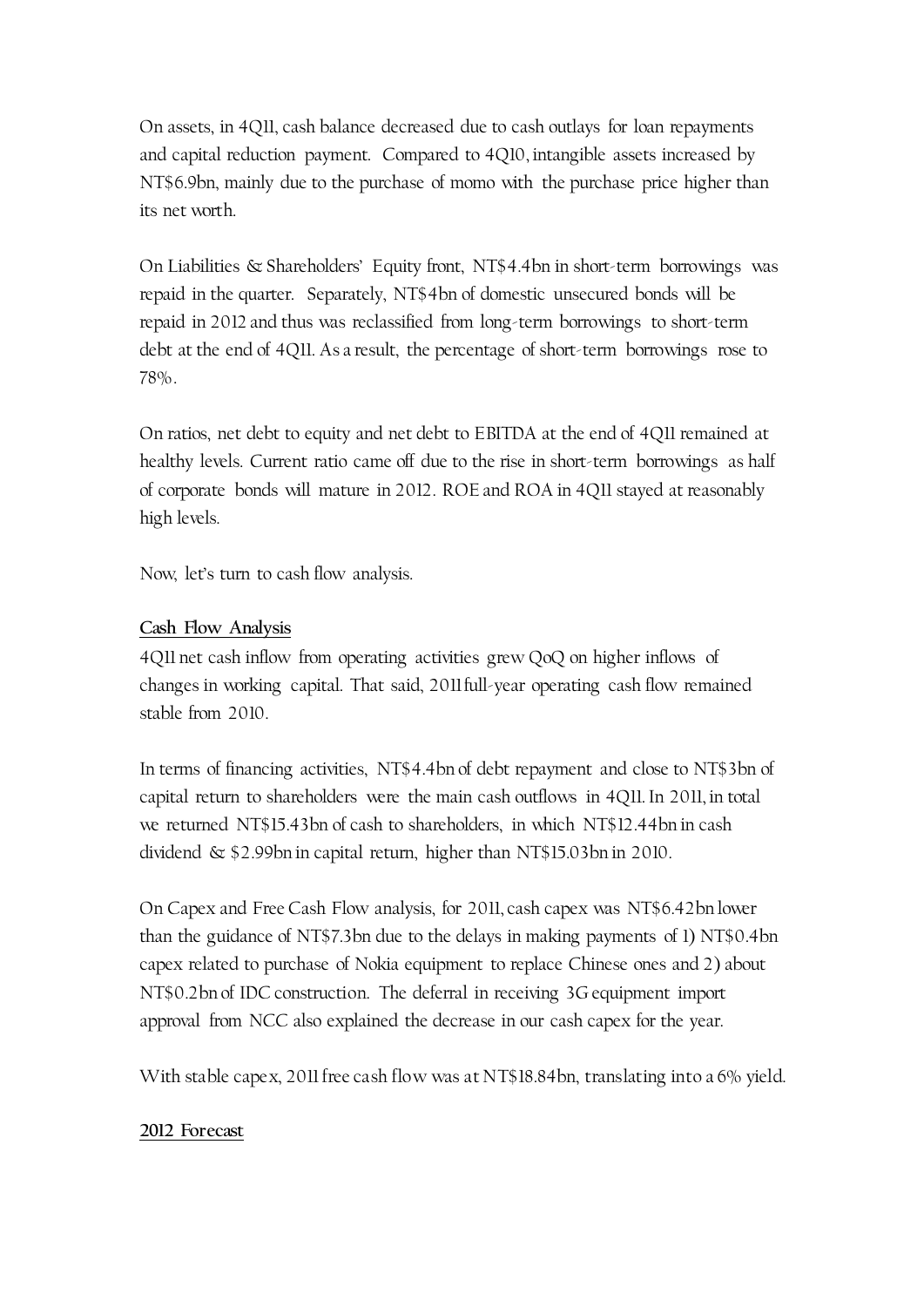On revenue, we forecast telecom (mobile & fixed-line) revenue together with cable TV related business to grow 6% YoY or NT\$4bn in 2012, with 39% or NT\$5bn rise in mobile data revenue. Aided by its organic growth and a full-year contribution vs. 5.5 months in 2011, momo's revenue contribution will increase to account for 19% of consolidated revenue. The remaining revenue growth will come largely from higher handset sales revenue.

On cash cost, momo's expanding revenue and more months of contributions to TWM will lead to some NT\$10bn increase in cost of goods sold. Mobile device related sales cost will also increase by more than NT\$5bn. The remaining cash cost increase will come from traffic/network costs.

On SG&A, around 51% of the YoY increase will stem from momo due to more operating month contributions. The remaining increase will come largely from our expansion of company stores in 2012.

On net Income & EPS, a healthy growth in EBITDA, higher contributions from our 51%-owned momo, and lower non-operating expense will allow our net income to rise 7% in 2012. EPS is expected to benefit from our recent capital reduction and to grow 14% in 2012.

# **Event Update**

**Vivien:** The first slide of our event update, which stated our 2012 capex guidance and the regulatory update, we would like to highlight that the increase in 2012 capex vs. a year ago includes NT\$2.1bn increase in contract payments for the new IDC currently under construction, NT\$1.2bn rise in mobile for adding new 3G base stations and increasing HSPA+ capacity.

#### (The slide shows:

#### 2012 Capex Guidance

The board has approved 2012 capex of NT\$10.8bn, including NT\$5.8bn for mobile, NT\$4.1bn for fixed-line, NT\$0.7bn for CATV, and the balance for other subsidiaries.

#### Regulatory Update

In December, 2011, the Legislative Yuan approved revisions to the Company Act to allow direct cash distribution from legal reserve and capital surplus through AGM's approval. For legal reserve, only the excess of 25% of paid-in capital can be used for distribution.)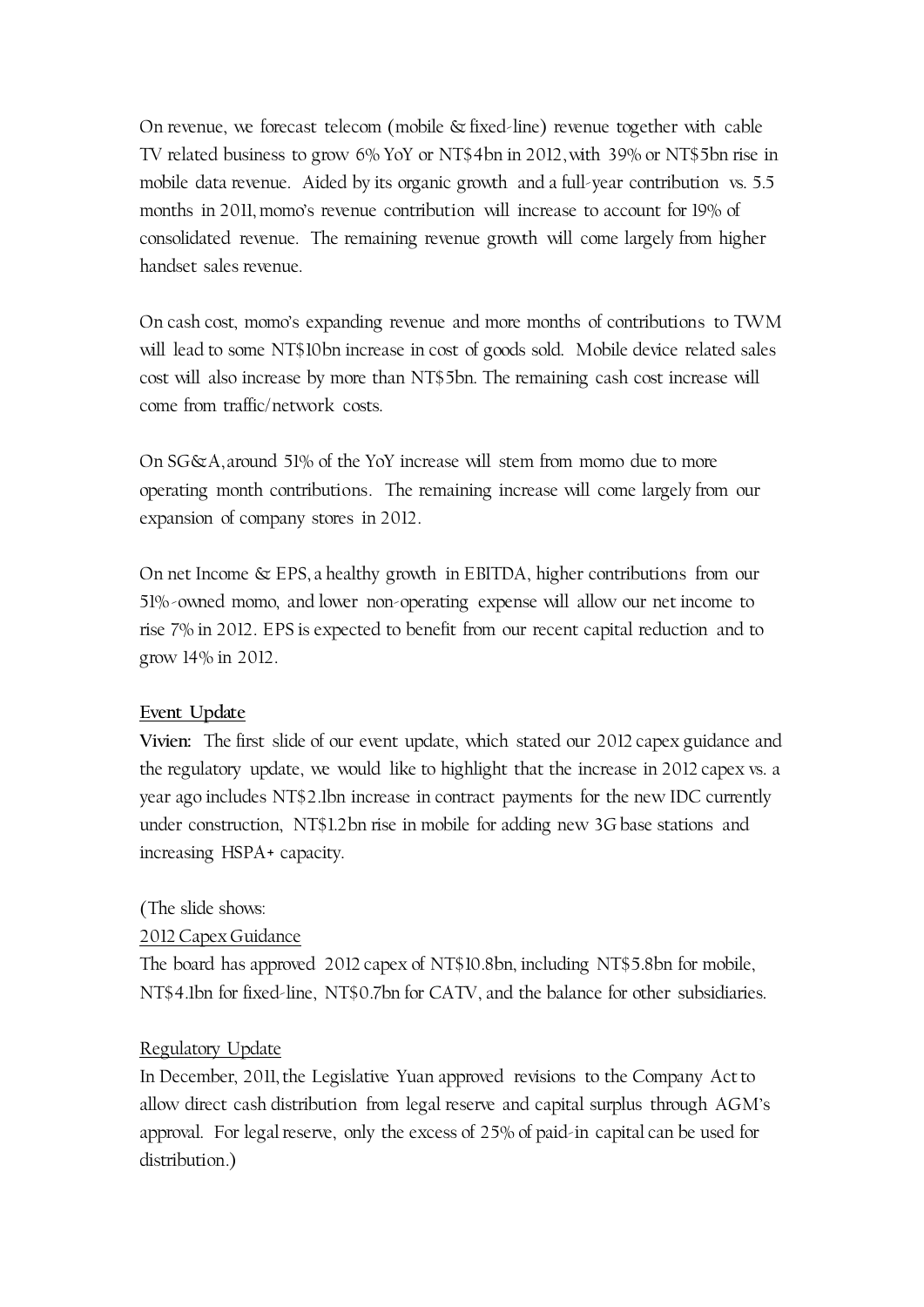The second slide of the event update which shows the awards we received for the quarter is for your reference as well.

(The slide shows:

Award & Recognition

- The Chairman of Taiwan Mobile, Richard Tsai, received the "Asia Innovator of the Year Award" from CNBC.
- TWM received the "CG6006 Certification" from the Corporate Governance Association.
- TWM's efforts in corporate governance have been included in "The Stories of Integrity from Taiwan Enterprises", published by the Industrial Development Bureau of The Ministry of Economic Affairs.
- TWM was granted the "R.O.C. Enterprises Environmental Protection Award" by the Environmental Protection Administration of the Executive Yuan for the third consecutive year.)

Please turn to the key message.

# **Key Message**

To wrap our presentation, this last slide summarizes the key message we would like to deliver.

In line with our expectations, we have achieved our 2011 target. For 2012, in addition to exceeding consumer expectations with unparalleled communication products & application services in a digital convergence world, TWM will also expedite smart device penetration to maintain growth momentum. The Euro crisis though may cast some economic uncertainties, we are cautiously optimistic about 2012 outlook. As always, enhancing shareholders return remains the top priority of the Company.

# **Q & A**

**Chate Benchavitvilai, Credit Suisse HK:** I have five questions. The first one is regarding iPhone 4S launch, the impact seems to be higher than iPhone 4. Can you help compare the popularity of iPhone 4S and iPhone4 a little bit? And whether the impact on margins will continue for how long?

The second question is regarding your store expansion plan. You guided that part of the increase in cost would be related to this. Can you help explain how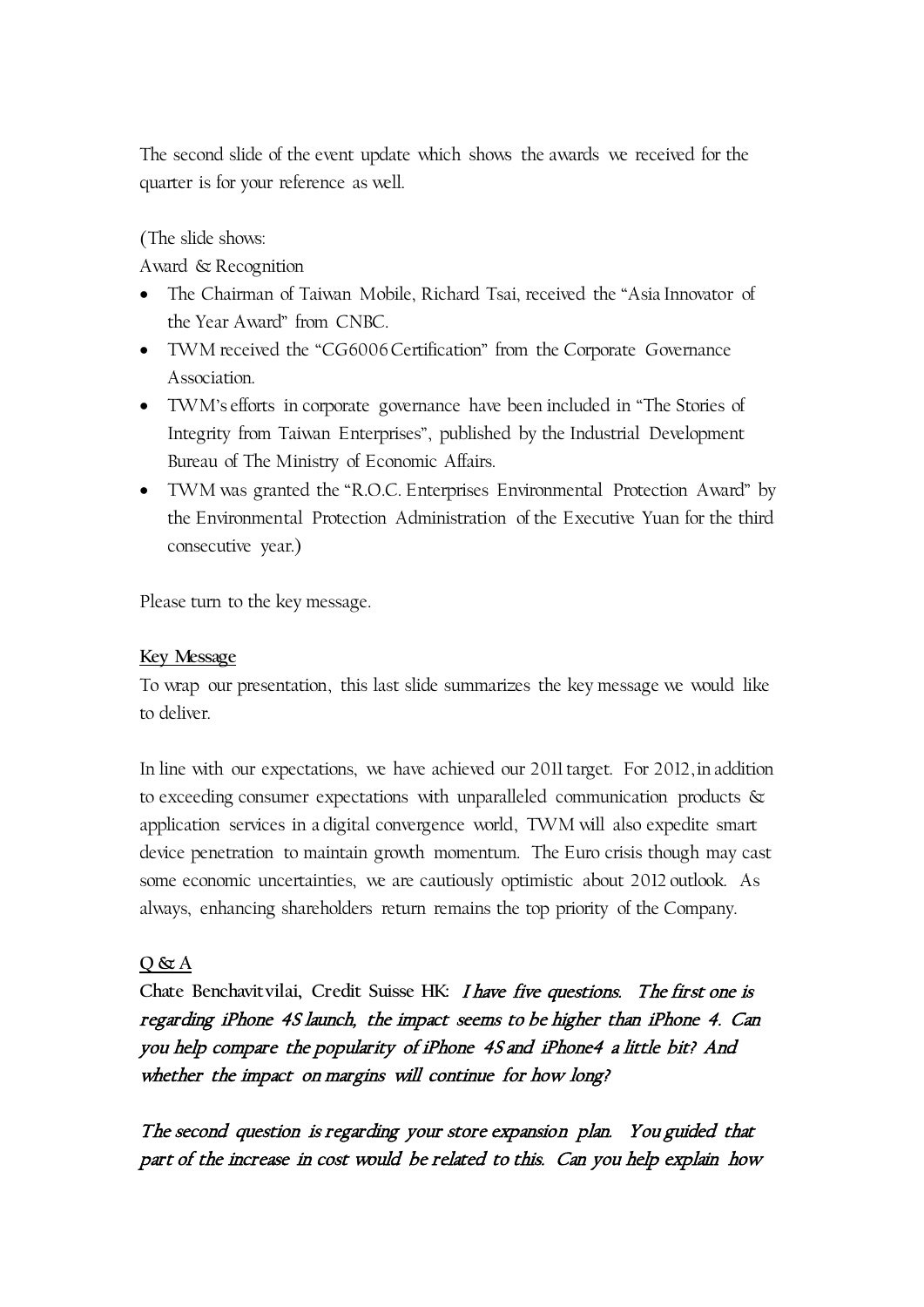much do you have now and how much are you expanding?

The third part is regarding to the Internet Data Center. How should we view the revenue potential and return on your investment in this?

The fourth question is also related to the Internet Data Center. How should we view the capex on this beyond 2012? Is it where you want it to be or is actually just the first step of a much bigger plan for IDC?

And the fifth question is regarding the change in regulatory; would this affect your dividend policy? Does it mean that you can now declare special dividend instead of doing capital reduction?

**Cliff:** As for the iPhone 4S, the reason of iPhone 4S creating impacts in our December financial statement is that the supply of iPhone 4S is much larger than iPhone 4. At this moment, I can not tell whether the iPhone 4S is more popular or less popular than the iPhone 4. But we think the impact of iPhone 4S will be carried into the 1Q of 2012.

Regarding the store expansion, the total number of stores we are going to have is roughly between 700 and 750. Out of those, maybe 40% is directly owned by Taiwan Mobile, and then the 50-60% is owned by the franchise stores.

As for IDC, I'll turn it over to Rosie.

**Rosie:** IDC, the capex will mostly be spent in 2012 because the construction of IDC is expected to be completed by the end of this year. So the revenue stream will come next year. And beyond 2012, we expect much less capex on IDC in Neihu that we are building.

**Cliff:** The cloud IDC business case is still evolving. Currently, we have seen a shortage of IDC space in Taiwan because most of the current IDC were built in year 2000. So, in the last 10-12 years, we didn't see any new IDC get built. So, we are still very positive on the return on IDC. This is one reason we started building the new IDC. By the end of this year, we will have a more solid forecast on the return on our IDC.

**Rosie:** As to the regulatory change on the potential pool for dividend distribution, the only thing I can share with you is, based on the year end balance, we do have a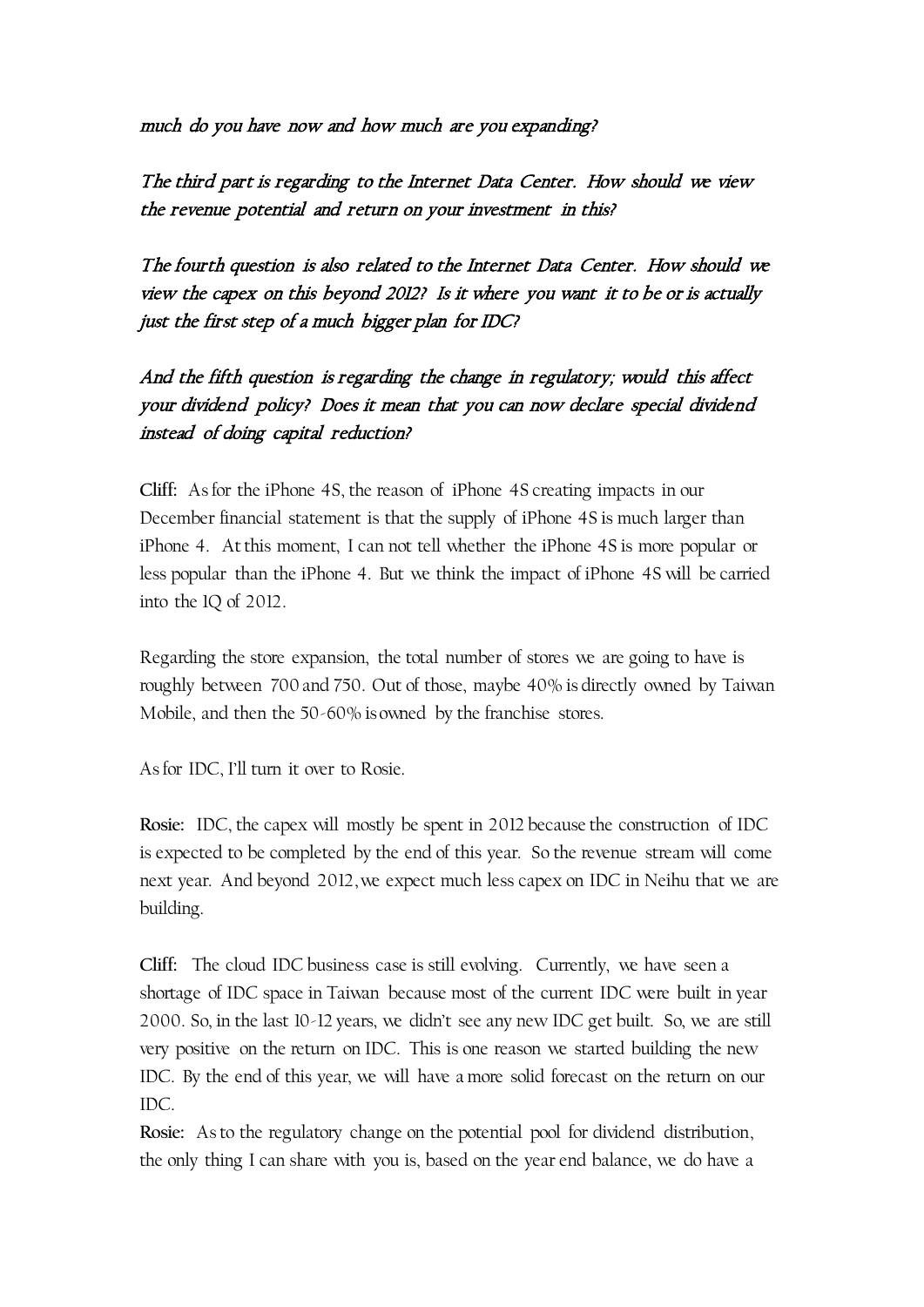capital surplus of NT\$12.4bn and return earnings of NT\$3bn and NT\$8.2bn of legal reserve in excess of ¼ of the paid-in capital. So the pool for dividend distribution is definitely higher, but we did not discuss earning distribution in this morning's board meeting. It will be up for discussion in the next board meeting in April.

**Chate:** *Just one follow up question regarding the store expansion. So currently how much do you have now and where will you get to again?*

**Rosie:** We now have 280.

**Chate:** *-direct owned stores?*

**Cliff:** Currently, we have 280 direct stores. And 356 franchise stores. So, total we plan to have around 700 to 750 stores for this year.

**Steven Liu, Standard Chartered HK:** One question regarding capex. I noticed an increase in the fixed-line capex. Can you give me what kind of spending for the increase in the fixed-line capex?

Second question regarding the momo business, what kind of growth rate can we expect over the coming few years and what kind of gross margin for the momo business?

My third question regarding the ARPU, the mobile blended ARPU, do you see a stable uptrend in the mobile ARPU given that your smartphone penetration is increasing?

And, lastly, about the mobile EBITDA margin, would you expect a stable sustainable EBITDA margin expansion in the mobile business over the coming three years?

**Rosie:** On the capex of fixed-line business, it is related to the construction of the Internet Data Center. The total construction cost is NT\$2.8bn and equipment procurement will be somewhere around NT\$0.5-0.6 bn for 2012. But, out of this NT\$2.8bn construction cost, half of a billion was included in last year's capex. So, this year you still see NT\$2.3bn in capex in our total overall fixed-line capex of NT\$4bn. But if you strip out the IDC, the fixed-line capex remains stable as compared to previous year.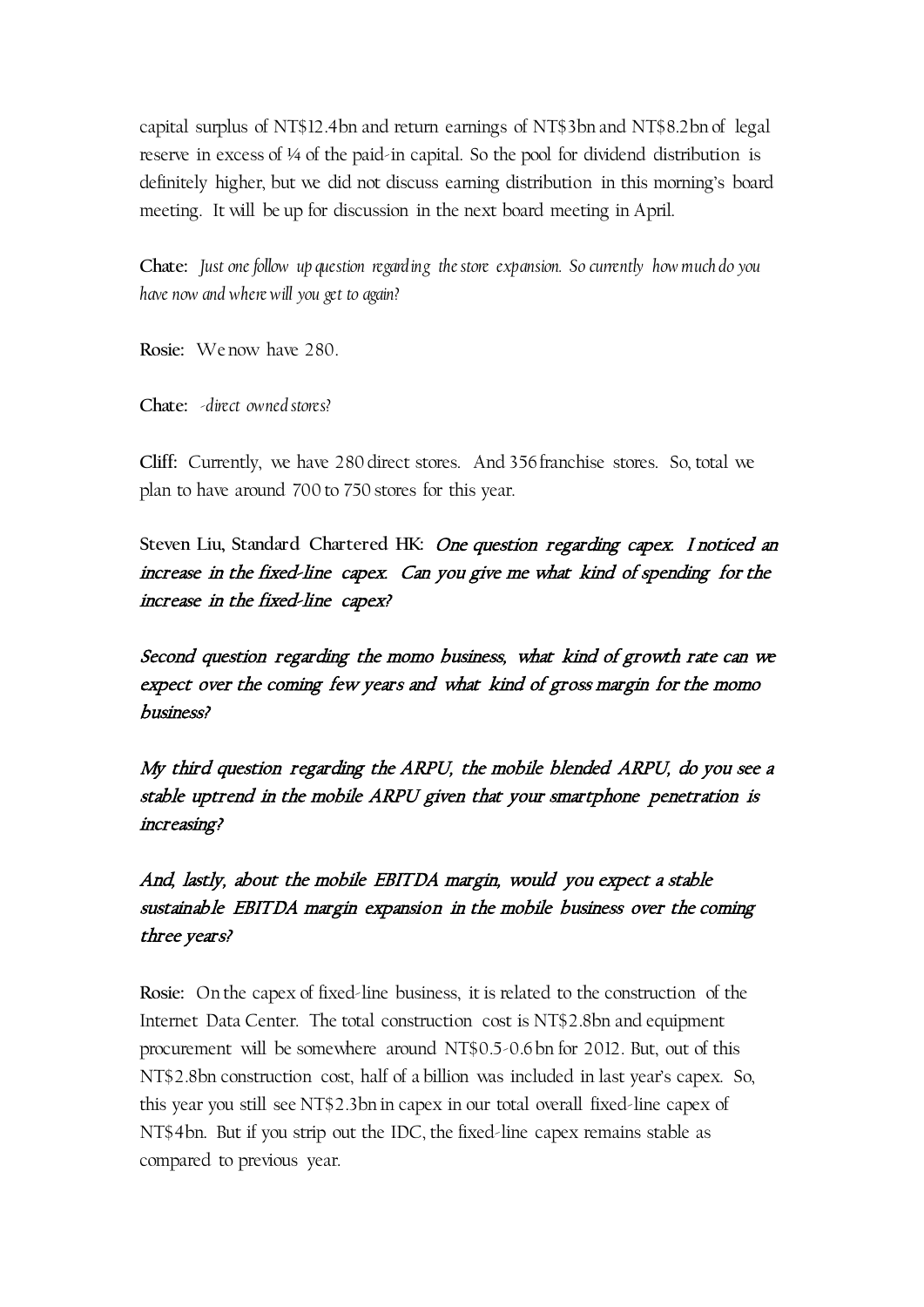#### **Steven**: *For momo business, what kind of growth rate and gross margin going forward for momo?*

**Rosie:** momo is expected to have an increase in revenue of about NT\$4bn this year, mainly contributed by its home shopping and internet business. The growth will still come from the internet business in terms of percentage growth rate. And its Chinese investment in Beijing could be of more growth potential ahead, but it just started operation in August last year, so it could take 2-3 years to turn around. But before that, we still foresee some losses in that operation. But, I believe you would all agree that China is a big market, so they do stand a chance of growing their business there.

#### **Steven**: *So, how about the mobile EBITDA margin trend?*

**Rosie**: Mobile EBITDA margin is facing some pressure. For some time, the mobile voice revenue is facing severe pressure from mandatory tariff cuts and other regulatory interventions. For last year alone, the regulatory interventions cost us NT\$2.4bn in revenue and NT\$1.7 or NT\$1.8bn in EBITDA. This year, regulatory intervention actually increased, not only including the mandatory tariff cuts, but also long distance calls to be priced as local calls and also they have raised some calculations for us to pay more spectrum usage fees. So, in total, on the revenue front, the regulatory interventions will have about NT\$862m impact on us. And on the EBITDA front, it will be NT\$979m and net income by about NT\$812m.

**Steven**: *What's current smartphone penetration?*

**Rosie**: 21%

**Chate Benchavitvilai, Credit Suisse HK:** On regulatory side for FY12, you mentioned briefly about the potential increase in spectrum usage fee, would you mind elaborating on that again?

# And regarding the impact of NT\$862m on the revenue side and NT\$812m on the net profit, that is over what time frame?

**Rosie**: Total impact on the spectrum usage fee is NT\$131mn. That will not affect our revenue, but will affect our expense. They change the formula a bit to raise one factor from 0.5 to 0.85, so NCC can charge us more, to put it simply.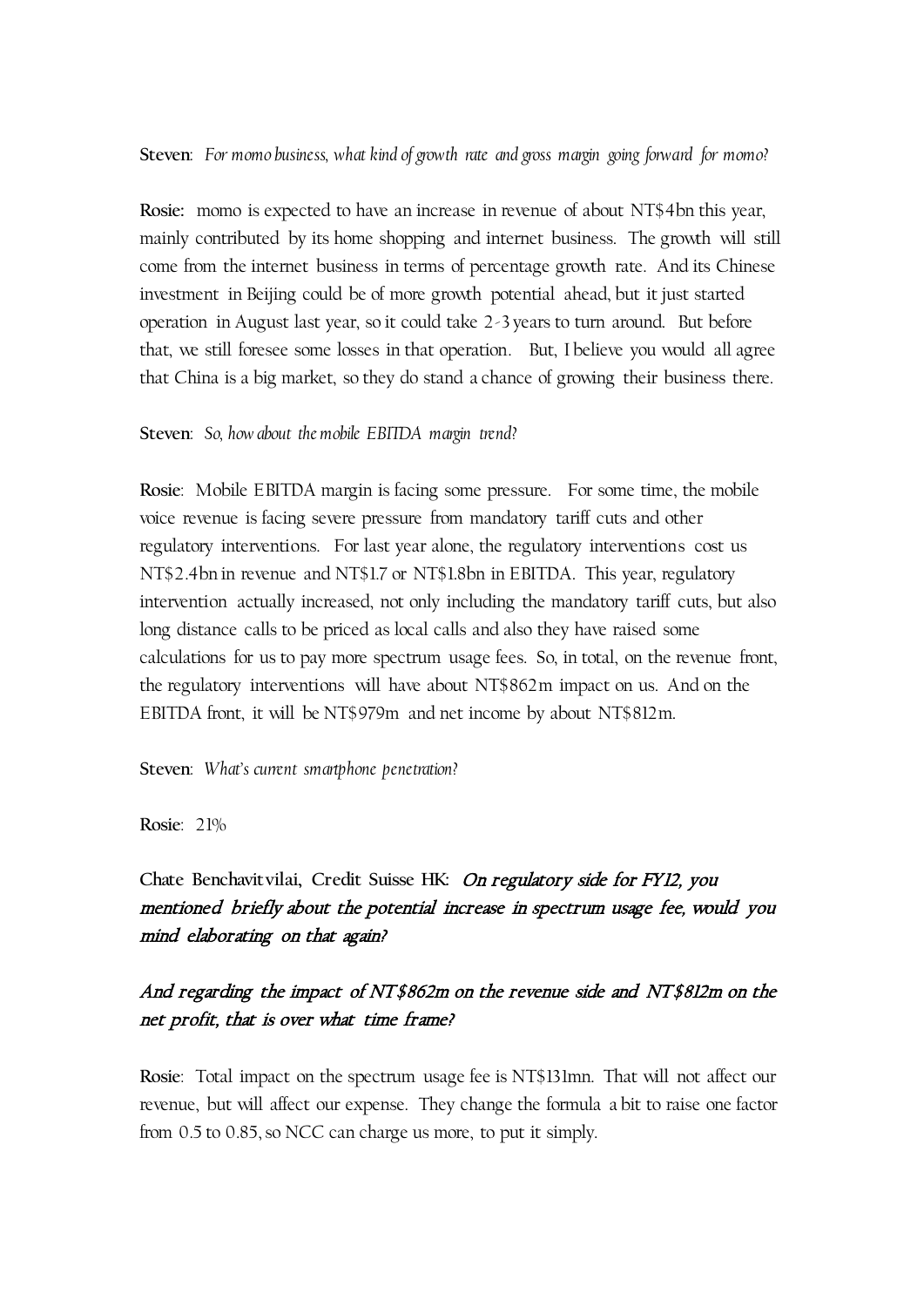**Lucy Liu, JP Morgan HK:** I have three questions. The first one on some of your promotions that you're doing now this year, bundled free on-net calls plus postpaid data plan, just wondering, such promotion will carry over to the new year or is there any strategy change for penetrating this market?

And, secondly on momo, I did a rough calculation, seems like your new guidance actually implies, even adjusted for the full year, you only included slightly less than six months last year but will include the full year impact this year, but even adjusted for this factor, seems like you're suggesting momo revenue will grow by 30% year-on-year. I'm just wondering what's changing on momo's business alone and why you're projecting such a high growth?

And, lastly, on the dividend or capital management side, are you saying that the whole thing is pending on the Kbro acquisition potential in the future or any change on that front?

**Rosie**: Could you please repeat your first question?

**Lucy**: *First question is, in the new year, in tapping smartphone market, whether there's any strategy change or whether there's any promotion change, last year you launched free on-net call plus a postpaid data plan last year, I understand this plan will stop by the end of last year, so I was just wondering whether it will still carry on or whether there's any new promotion you will be launching this year.*

**Cliff**: Regarding the first one, in order to help the penetration of smartphones, this year's strategy is to increase the penetration of smartphones in the middle end and low end customers. So, the execution is the same. The strategy is no different from last year. As far as for the promotion, we're currently evaluating whether or not we should continue or stop the on-net free call program. And we wouldn't come to conclusion until after the Chinese New Year. So, by March or by the end of 1Q, we can give you more information regarding whether some of the promotion will continue or stop. As for momo, Rosie will answer that.

**Rosie**: momo's growth on the revenue front will come largely from its TV shopping. Last year, their TV shopping was hard hit by the dietary supplement advertisement issue, the content issue in the food. There were a lot of challenges last year. For 2012, they expect these businesses to be back on track. That's why they forecast to have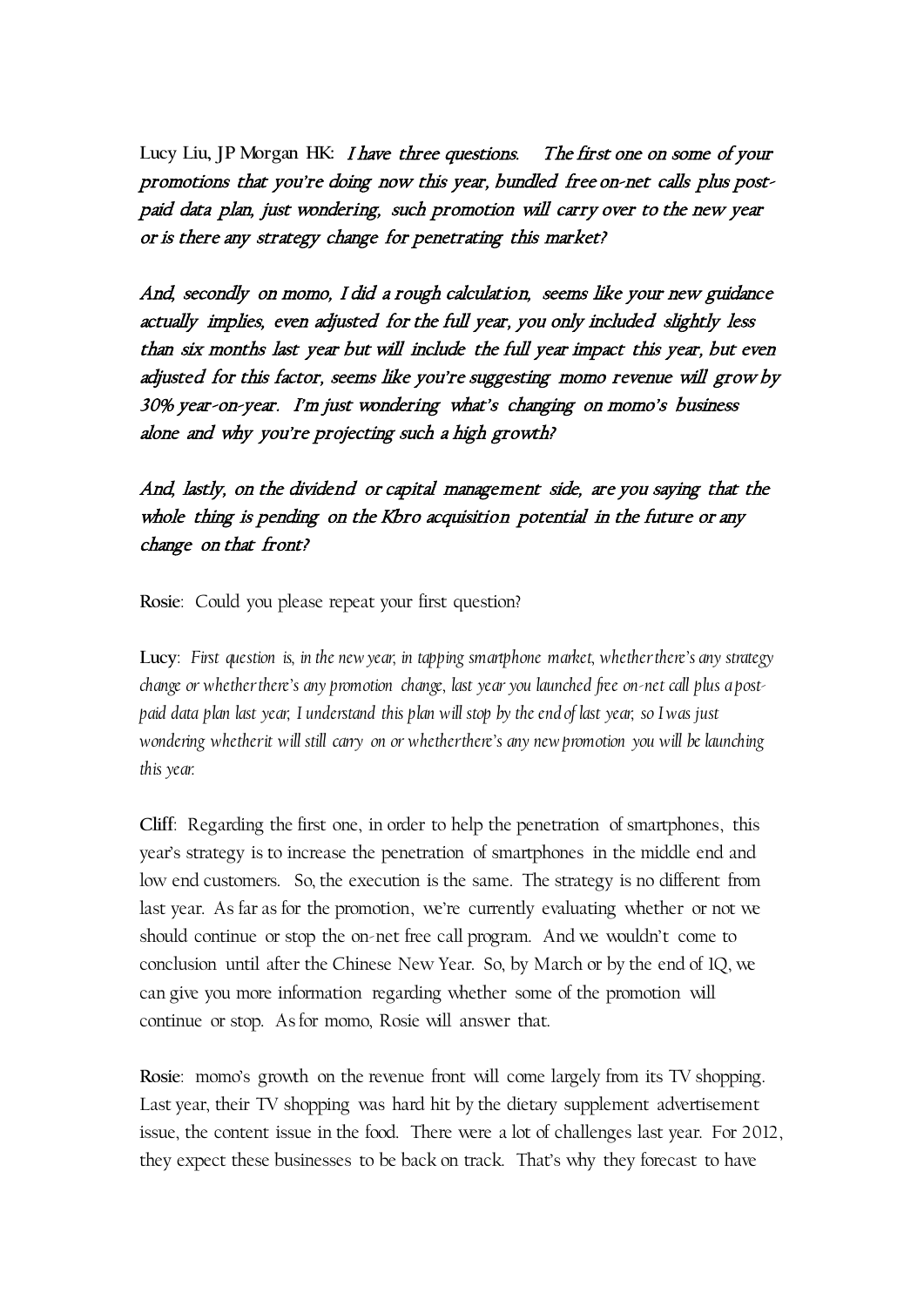about NT\$4bn increase in revenue for this year.

And, on your question on our dividend policy, we don't think the acquisition of Kbro will impact our dividend policy. First of all, we have ample debt capacity. Secondly, even if the cable law is revised, we would consider various options to pay the consideration. While we don't rule out the possibility of swapping shares with them as long as it is EPS-accretive as we mentioned a few years ago. Cable business actually is highly cash generative so we don't think it will affect our dividend policy.

**Lucy**: *Are you talking normal dividend policy or the capital management policy?*

**Rosie**: I was answering your question of dividend policy you raised.

**Lucy**: *Let me clarify, previously I was referring to your special dividend or any capital management potential. Not referring to the normal policy.*

**Rosie**: As I've mentioned with the numbers earlier, I just want to let you know there is more flexibility for us to distribute dividends. But whether we will do capital management this year or not, it's up to the board to decide.

**Lucy**: *I was looking at your margin guidance for 2012, it's actually at 28% so declining by 5% YoY. I understand higher smartphone equipment sales revenue or maybe some impact from iPhone. But if I look at your December margin actually which is 21%, I think it's already started to get impacted by iPhone.* With that number as the base, it seems like you're assuming the margin for the full year will *only slightly improve from the very low base in December. Is that mostly because of iPhone or because some other smartphone devices that are also going to launch?*

**Shirley Chu, Director of Investor Relations:** I think the margin erosion that you see this year is largely due to higher revenue mix from momo because momo's EBITDA margin is only single digits.

**Joyce Zhou, Barclays HK**: In your revenue forecast for 2012 of NT\$102bn, how much of the revenue you're expecting from the device sales part?

# On your EBITDA full year guidance of 28%, what is your EBITDA assumption for momo business stand-alone?

**Rosie**: About NT\$10bn in device sales for this year. momo's EBITDA margin is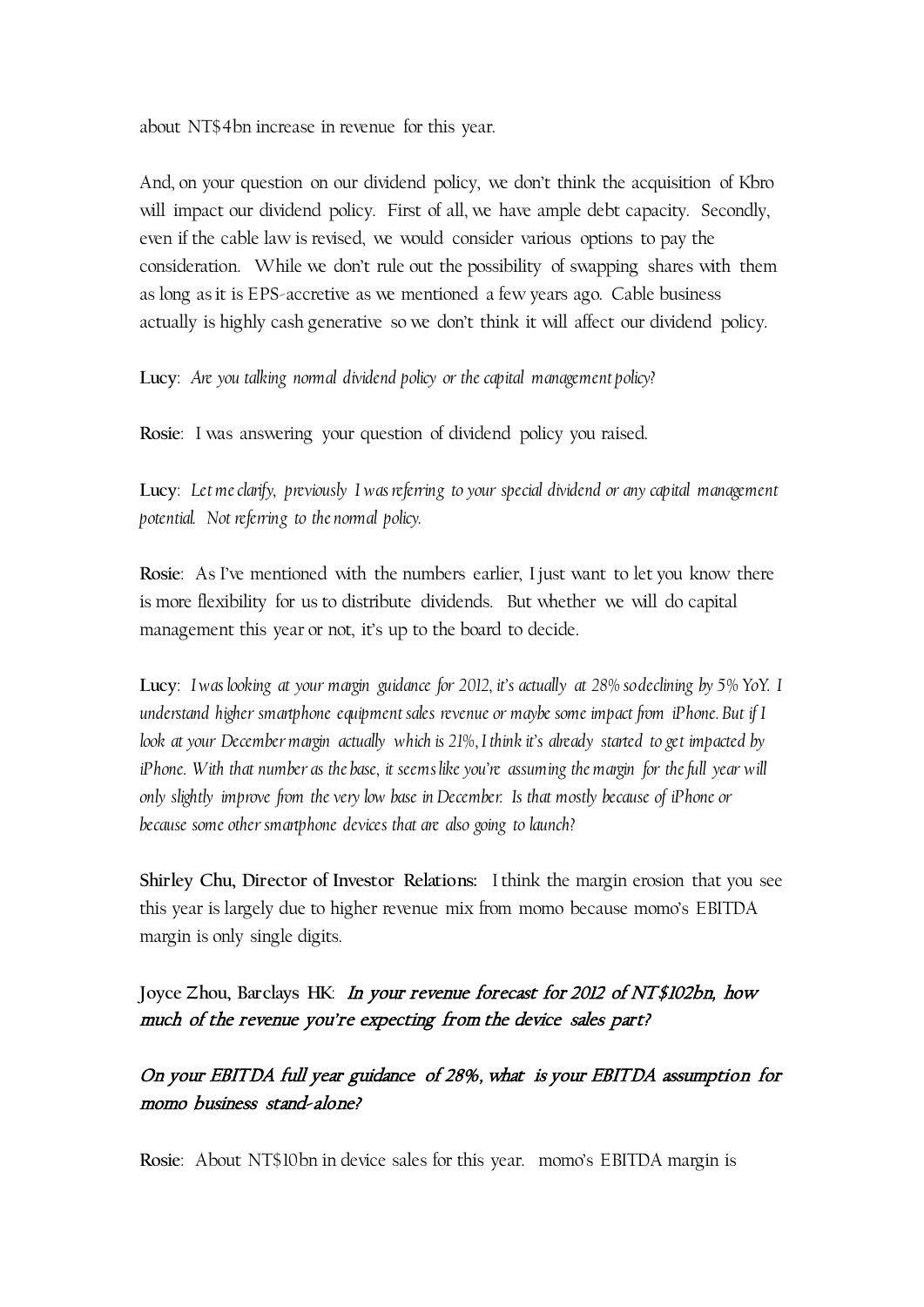about 7%.

**Joyce**: *So, if momo's EBITDA margin is 7% and my calculation is right, then you should assume other division to see EBITDA margin decline for 2012, which business divisions do you expect to margin decline?*

**Shirley**: Our consumer business group EBITDA margin will see a very minor decrease this year, but, as I said, overall EBITDA margin decline is due to higher revenue contribution from momo.

**Joyce**: *Final question on the regulatory side, previously you mention there's some regulation on the holding of the cable and media businesses. Is there an update on that side?*

**Rosie**: No update can be shared at this moment because we just finished the election of the new legislators recently as you know. The legislative Yuan will not start their session until probably March.

**Chate Benchavitvilai, Credit Suisse HK**: Regarding the total dividend potential, I understand that it's up to the board, but in theory how much would you able to distribute in terms of the special dividend? Second question is regarding any long-term gearing level you would want to achieve or that you're comfortable with?

**Rosie**: The maximum capacity that we can top up our dividend is the number that I mentioned to you which totals NT\$23.6bn. Of which, \$12.4bn comes from capital surplus, NT\$8.2bn from legal reserve and NT\$3bn from retained earnings. This is the extra room that we can top up our dividends on top of our current year earnings. So that's the maximum.

**Chate**: *Any longer-term gearing level that you like to achieve or that you would be comfortable with?*

**Rosie**: We are comfortable with our gearing level as long as the spending could enhance shareholders' returns.

**Piyush Mubayi, Goldman Sachs:** *I want to understand how you determine the level of equipment growth that you want to see in a year. You're going to see a big number in 2012, but when we look ahead, for example in 2013, could we expect*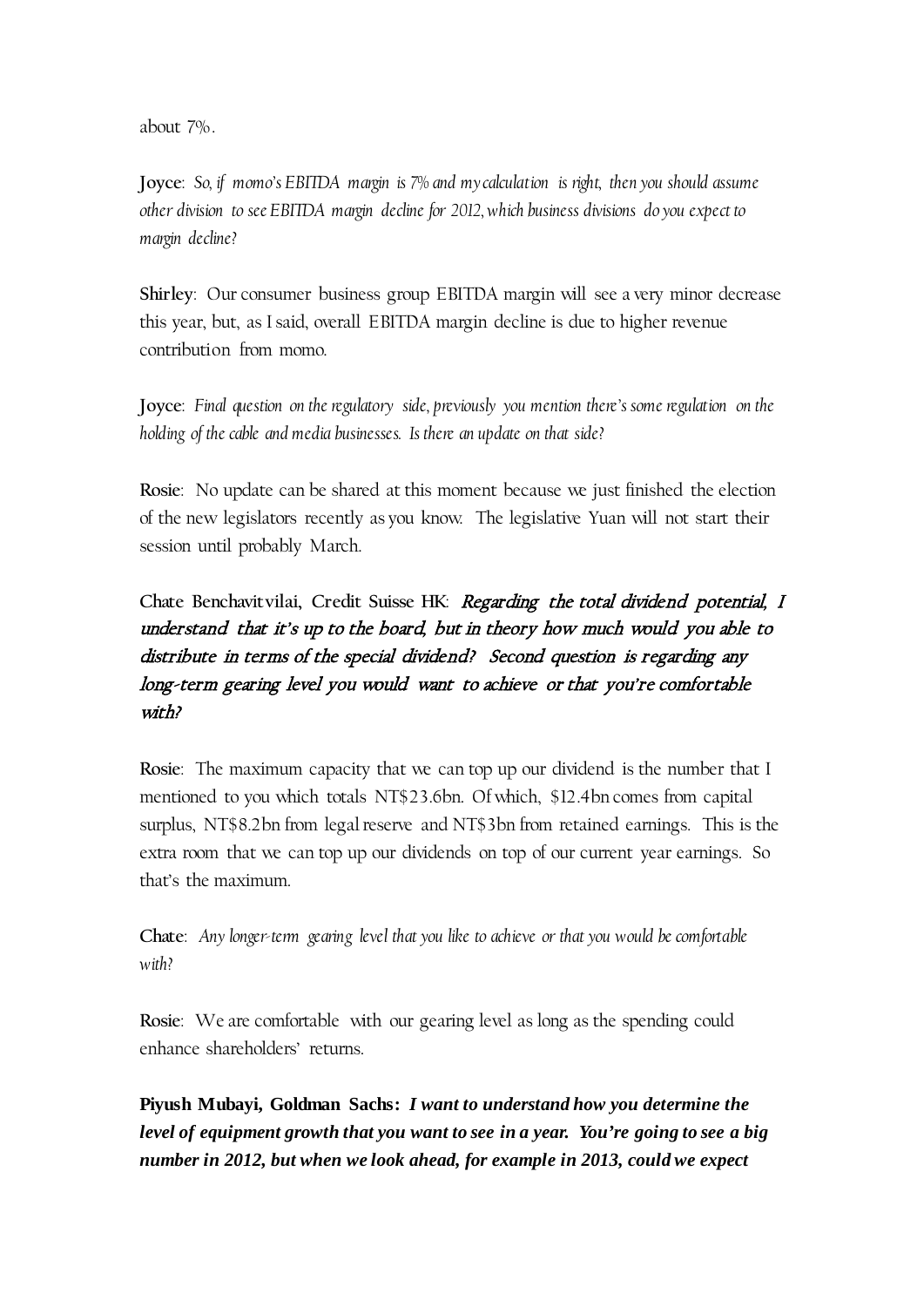# *there will be a slowdown in equipment growth and there will commensurate improvement of 500 basis points or so in EBITDA margin. Can you comment on that please?*

**Cliff:** It's very hard to say at the moment. As you know, it's very hard to predict what will happen in 2013 because there's so much uncertainly. But the reason we have great equipment sales is that starting last year, we have increased the sales of handset and bundles in our shops. That's why this year you see tremendous growth in equipment sales revenue. I foresee 2013, we will still see handset sales increase, but the growth rate wouldn't be as high as this year.

**Piyush**: *So, it will be less than the NT\$10bn you're provisioning for 2012. Could you remind us what is the margin for the flow through handset sales that you're doing?*

**Cliff**: It really depends. I think we are still trying to increase our margin. At this moment, I'm not at liberty to disclose our margin.

**Piyush**: *My last question, when we think of each customer who's coming on board as a smartphone customer, what do you think the average longevity is likely to be? And, are they coming from your existing customer base or are you importing them from one of our competitors?*

**Cliff**: Right now, I think more than 50% of the new smartphones are from our existing customer base and the rest is from new subscriber.

**Piyush**: *And my last question, where are you now on LTE and LTE launch?*

**Cliff**: We are still a long way from LTE launch. Based on recent government information, NCC was originally not going to auction the LTE frequency until 2015, but there was a strong push from the industry and the media to push for a earlier release of the LTE license. But now we feel that it's possible the government will auction the LTE license in 2014, but the exact date is still not finalized.

**Steven Liu, Standard Chartered HK:** *On the smartphone strategy, in China, a lot of low-priced smartphones are very popular and got a lot of traction by the mass market users. How about Taiwan, do you see the demand for the mid-range priced smartphone sales? What is your strategy in the future such as introducing midrange smartphones?*